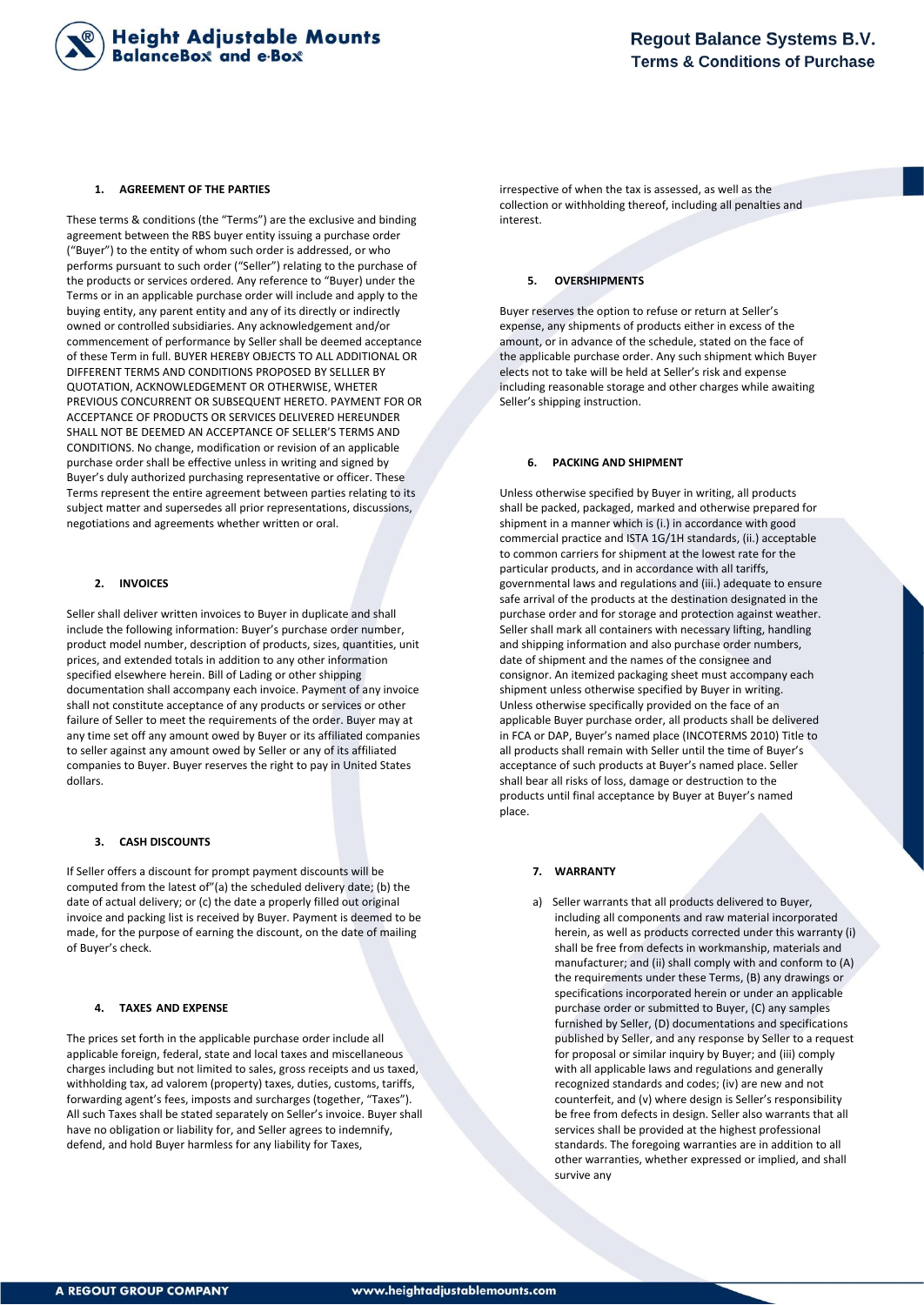

inspection, acceptance, and payment by the Buyer. All warranties shall benefit and be enforceable by Buyer and its customers.

- b) Seller represents and warrants that it has the full power and authority to grant the rights granted hereunder. Seller further represents and warrants that neither the products nor their content, promotion, advertisement, sale, distribution, use or other disposition, nor any service, will infringe or violate any copyright, patent, trade secret, trademark, right of publicity or privacy or other personal proprietary right of any third party or contain any defamatory, libelous or obscene matters. Seller further warrants that all products delivered to Buyer shall be free and clear of all liens, and encumbrances and that Buyer shall have the quiet enjoyment thereof
- c) Seller represents and warrants that it complies with all applicable laws, and regulations, including eradication of forced, bonded, indentured, involuntary convict or compulsory labor, as well as illegal child labor in its facilities, and requires their suppliers, including labor agencies to do the same. Seller warrants that its supply chain and materials incorporated into its products comply with the laws prohibiting slavery and human trafficking. Seller agrees to adopt sound human right practices, to treat workers fairly and with dignity and respect, provide a safe and healthy work environment for their workers, conduct business in compliance with applicable environmental and employment laws, and refrain from corrupt practices. In addition to complying with Buyer's supply chain requirements regarding social, environmental and regulatory responsibility Seller shall comply with the applicable standards of the Responsibly Business Alliance Code of Conduct (RBA), which can be found at www.responsiblebusiness.org, and will maintain accurate books and records as it relates to any labor or services provided for Buyer.
- Seller warrants that it complies with all applicable governmental, legal and regulatory requirements including, but not limited to, anti-bribery and anticorruption laws, such as the US Foreign Corrupt Practices Act (FCPA). Buyer has the right to conduct or have a third party conduct an independent audit to assure compliance with this provision, as well as require that Seller sign a compliance certificate on an annual basis.

### **8. INSPECTION**

a) All products purchase by Buyer under an applicable purchase order shall be subject to inspection and test by Buyer to the extent practicable at all times and places, during and after the period of manufacture and in any event, prior to acceptance. If inspection or test is made by Buyer at Seller-s premises, Seller without additional charge, shall provide all reasonable facilities and assistance for the safety and convenience of Buyer's inspectors. No inspection or test shall relieve the Seller from responsibility for defects or other failure to meet the requirements of the applicable purchase order and these Terms.

b) Notwithstanding any prior inspections or payments thereunder, all products shall also be subject to inspection and acceptance at Buyer's plant within reasonable time after delivery. Seller shall provide and maintain an inspection system which is acceptable to Buyer. Seller shall keep and maintain complete and accurate records of all inspection work, which records shall be available to Buyer during the performance of this order and for five years thereafter or such longer period as specified by Buyer.

c) Buyer may accept or reject shipments in accordance with its established lot inspection procedures. Where rejection of a shipment is appropriately based on Buyer's normal inspection level, the Buyer at its option, and at Seller's cost, may conduct an above normal level of inspection up to and including 100% inspection of such shipment.

### **9. CHANGES**

Buyer may at any time by a written order and without notice to sureties or assignees, suspend performance thereunder, increase or decrease the ordered quantities, or make changes in any or more of the following:

- (a) Applicable drawings, designs or specifications;
- (b) Method of shipment or packaging;
- (c) Place of delivery and/or
- (d) Schedules, including time of delivery

If any such change causes a decrease in the cost of, or the time required for performance of the applicable purchase order, an equitable adjustment shall be made in the order price or delivery schedule, or both, as reasonable determined by Buyer

### **10. DELIVERY**

Time is expressly made of the essence in regard to the performance by Seller of the applicable purchase order. Seller shall be liable for all excess transportation or other surcharges or costs resulting from failure to follow and meet Buyer's routing instructions and delivery schedules. Nor partial or complete delivery shall be made prior to the date or dates designated on the order unless Buyer has given prior written record

## **11. TERMINATION OR SUSPENSION FOR CONVENIENCE**

Buyer, in its sole discretion, may terminate or suspend the products, services or performance of work under an applicable purchase order in whole or in part at any time by written notice to Seller. Upon receipt of such notice from Buyer, Seller shall take such action as Buyer may direct and Buyer agrees to accept an equitable settlement for any such termination or suspension as reasonably determined by Buyer, which settlement shall in no event exceed the purchase priced stated under the purchase order for such terminated or suspended products or services.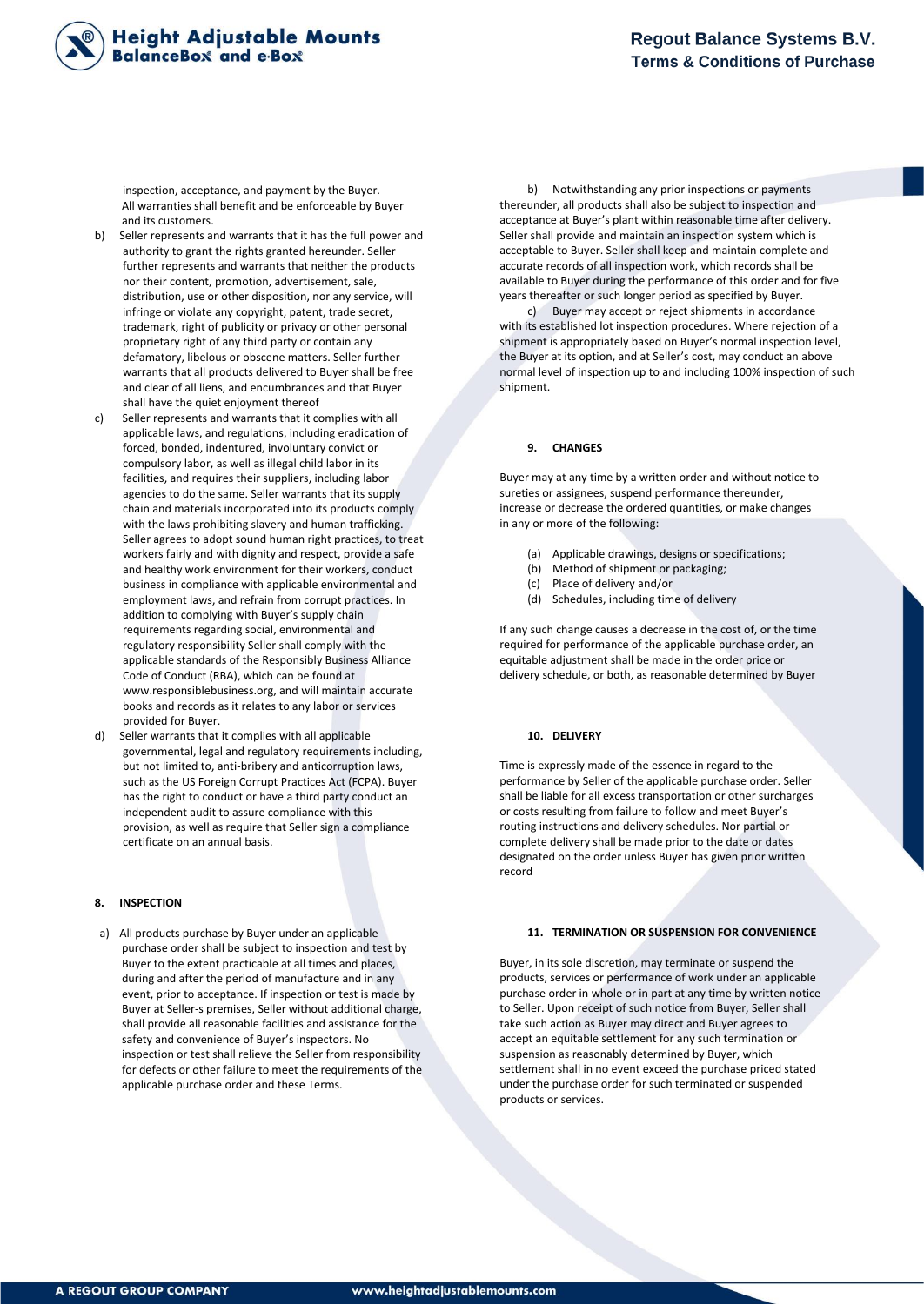

### **12. DEFAULT OF SELLER**

If any products or services delivered under an applicable purchase order do not fully meet the requirements of such order or these Terms, Buyer may (i) required the Seller to promptly correct, at no cost to Buyer, any defective or nonconforming products and services by repair of replacement or reperformance, at the locations specified by Buyer, or (ii) exercise any other remedy or remedies provided under applicable law or in equity or under the applicable purchase order or these Terms, for damages or otherwise, and the foregoing remedies shall not be deemed to be exclusive. Claims by Buyer under an applicable purchase order may be exercised at any time within the later of (i) five years after final acceptance or (ii) the latest time allowed by law.

## **13. WAIVER**

The failure of Buyer to enforce at any time any of the provisions of the applicable purchase order of these Terms, or to exercise any election or option provided therein, or to require at any time performances by the Seller of the provisions thereof, shall in no way be construed to be a waiver of such provisions, nor in any way to affect the validity of such order or any part thereof, or the right of Byer thereafter to enforce each and every such provision. No acceptance, payment inspection or failure to inspect, or approval of Seller's product or design or services, shall excuse Seller from any obligation or warranty under the applicable purchase order or these Terms, even if a defect, non-nonconformity or other deficiency could or should have been observed or detected. A waiver by Buyer of any drawing or specification required for one or more of the products or a portion of the services shall not constitute a waiver of such requirements for the remaining products or services.

### **14. INDEMNITY**

Seller shall indemnify, defend and hold Buyer and its directors, officers, employees, agents and customers harmless from any claims, demands, liabilities, losses, damages, judgements and settlements, including all reasonable costs and expenses related thereto, including attorney's fees, directly or indirectly, arising from any claimed infringement or violation of any copyright, patent, trade mark or other intellectual property right with respect to the products or any claimed breach of the warranty in Section 7(b), or from any act, omission or service of Seller or any of Seller's employees or agents. Buyer agrees to reasonably notify Seller of a claim covered by Section 14 and to cooperate at Seller's expense in the defense thereof.

### **15. NON-DISCLOSURE OF CONFIDENTIAL MATTER AND PUBLICITY**

Products and services provided by Seller pursuant to Buyer's specification or drawings shall not be offered or disclosed to others without Buyer's prior written authorization. The following are confidential information of Buyer: Specifications, drawing, samples and other data furnished by Buyer; software, all information on Buyer's method of doing business, its customers and business plans; and all information marked "Confidential", "Proprietary" or the like. Seller agrees that all such confidential information shall remain at Buyer's property, shall not be disclosed, shall be used only for purposes of Seller's performance under the applicable purchase order and shall be promptly returned to Buyer upon request. Any publicity regarding such purchase order (including pictures, descriptions or samples thereof) is prohibited except with Buyer's prior written proposal.

## **16. CHANGES IN PROCESS OR METHOD OF MANUFACTURING**

Seller agrees that it will not invoke any changes in process or method of manufacturing during the term of Seller's performance under the applicable purchase order without Buyer's written consent. Seller further agrees that any contemplated changes in process or method of manufacturing will be submitted to Buyer in sufficient time to enable Buyer a reasonable opportunity in which to evaluate such changes.

## **17. LIMITATION OF LIABILITY**

- a) BUYER SHALL NOT BE LIABLE FOR ANY SPECIAL, INCIDENTAL, INDIRECT OR CONSEQUENTIAL DAMAGES, OR LOST PROFITS, WHETHER ANY OF THE FOREGOING ARISE FROM CONTRACT, BREACH OF WARRANTY, NEGLIGENCE, TORT OR STRICT LIABILITY, EVEN IF BUYER HAS BEEN ADVISED OF POSSIBLITY OF SUCH DAMAGES
- b) IN NO EVENT SHALL BUYER'S LIABILITY TO SELLER EXCEED THE AMOUNT OF THE PURCHASE PRICE STATED UNDER THE PURCHASE ORDER AS APPLICABLE TO THE PRODUCTS OR SERVICES IN DISPUTE
- c) SELLER AGREES THAT THE LIMITATION OF LIABILITY SET FORTH IN THIS SECTION 17 REPRESENTS A DELIBERATE ALLOCATION OF RISK.

### 18. **NOTICES**

All notices to be given or served under these Terms shall be effective upon receipt at the address appearing on the face of the applicable purchase order, provided that notices to Buyer specify Buyer's authorized buying agent and Buyer's purchase order number

#### **19. CHOICE OF LAW**

Unless otherwise agreed in writing, any dispute arising out or in relation to a purchase order will be governed by the law of the jurisdiction where the Buyer receiving the products and services under such purchase order is organized. The parties agree that the provisions of the United Nations Convention on Contracts for the International Sale of Goods shall not apply to these Terms.